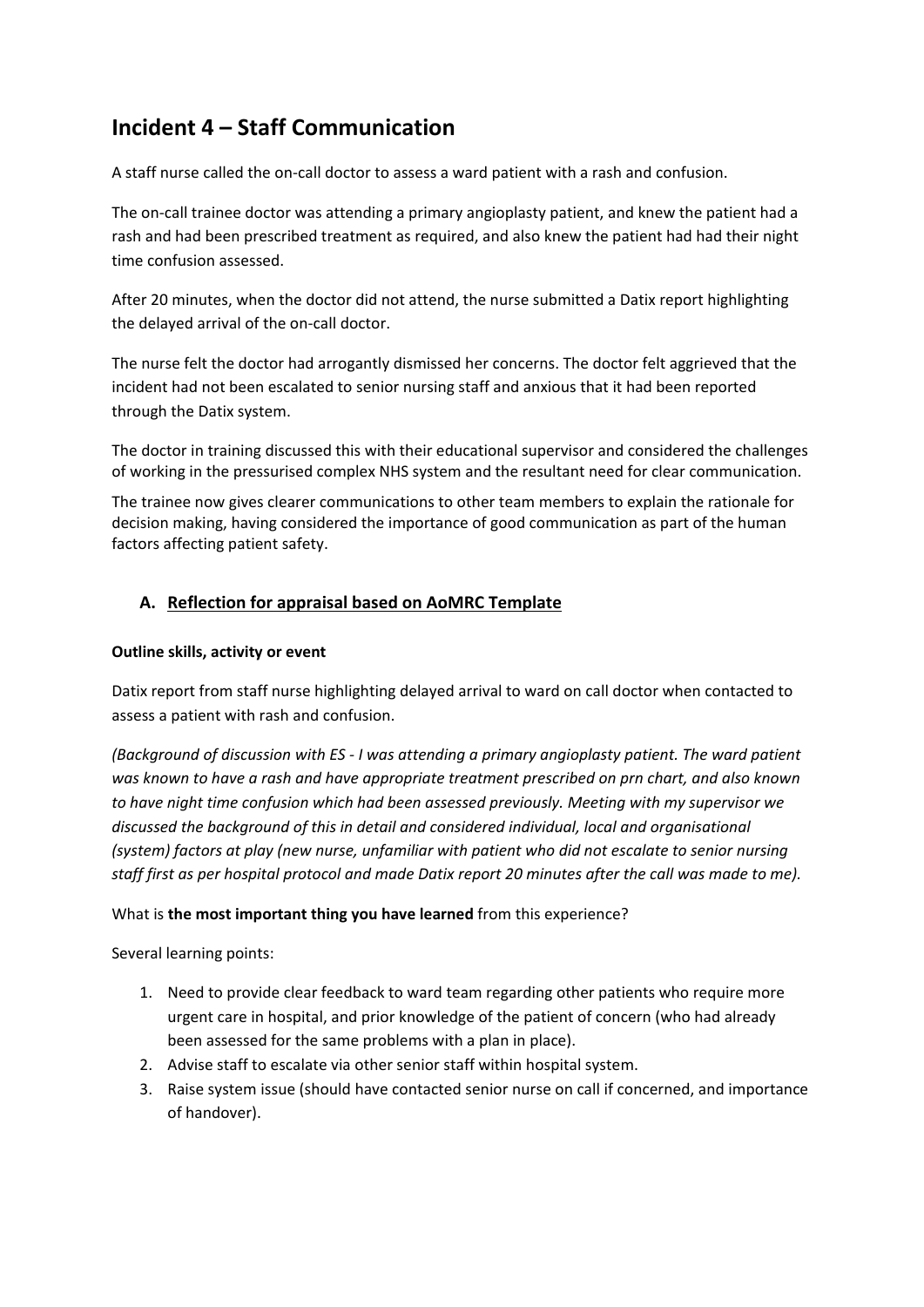### **How has this influenced your practice**?

I will make sure that I communicate clearly with staff when on night shift to explain my priority list. I will explain my prioritisation to staff based on my knowledge of the patients.

## Looking forward, **what are your next steps**?

I will work with my colleagues and supervisors to engage with the multi-professional team to look at handover and communication out of hours, using a quality improvement methodology to test changes and monitor using a run chart.

## **Summary of discussion with Educational Supervisor or Appraiser.**

Meeting with my supervisor we discussed the background of this in detail and considered individual, local and organisational (system) factors at play (new nurse, unfamiliar with patient who did not escalate to senior nursing staff first as per hospital protocol and made Datix report 20 minutes after the call was made to me).

## **B. Reflection based on Schon…**

Schon, D.A. (1983) *The Reflective Practitioner: How professionals think in action* New York: Basic books

The effective reflective practitioner is able to recognise and explore confusing or unique (positive or negative) events that occur during practice.

The ineffective practitioner is confined to repetitive and routine practice, neglecting opportunities to think about what he or she is doing.

**Reflection-in-action** – thinking ahead, analysing, experiencing, critically responding (in the moment)

What were you thinking at the time?

*I was busy with an urgent case and answered the call explaining I could not attend as was focusing on the patient in front of me.*

What was influencing that thinking?

*I was aware of the background of the patient I had been called about and had prioritised based on this and the communication on the telephone. I was confident in my assessment and prioritisation.*

**Reflection-on-action** – thinking through subsequent to the situation, discussing, reflective journal

What is your thinking about the event now? Having time to think, discuss, review information etc

*Initially I was annoyed that the report had been made, as I worried that it would be perceived negatively by my supervisor. Having had a discussion with them I am happier, as I realise that I could have explained more rationale and reassured the nurse who called and encouraged her to escalate by another route. I also understand that being explicit about my actions and supportive by clearly stating alternative pathways is very valuable.*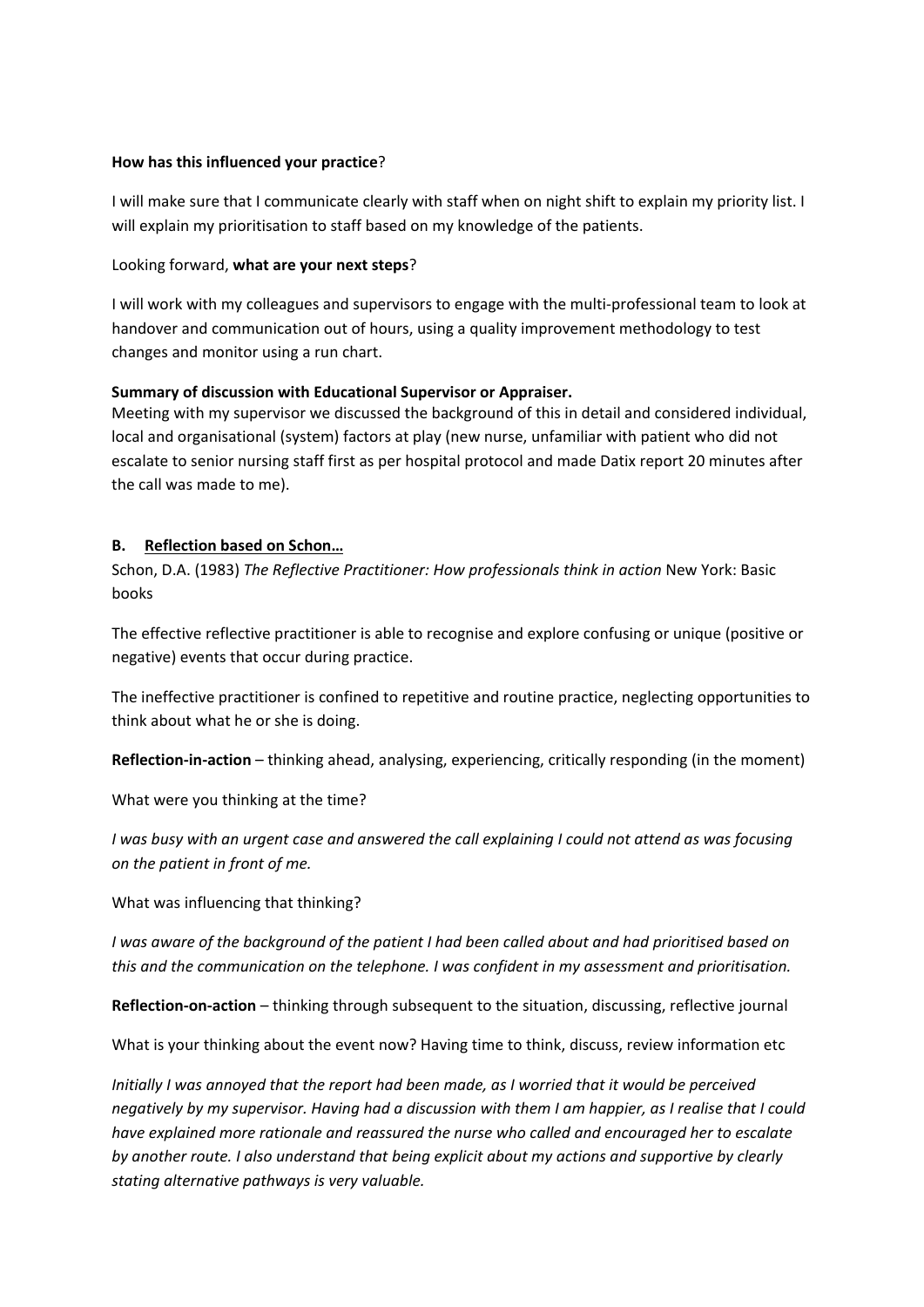## **C. Reflection - The what, why, how approach**

#### **What do you want to reflect on?**

This should contain enough information to allow you to recall the event.

Datix report from staff nurse highlighting delayed arrival to ward of on-call doctor when contacted to assess a patient with rash and confusion.

## **Why do you want to reflect on it?**

## **What do you hope to get out of this reflection – how will it help you**

I want to think about how I can incorporate my learning from the Datix report into my professional development and improve the system as a whole.

## **How did you and will you learn from this?**

## **How will this affect your practice and make you a better doctor.**

I realised that there were a number of ways I could have improved my communication within the event, and also use this experience to engage my peers and supervisors to improve multiprofessional working. I will ensure that I always respond clearly to staff when speaking to them on the telephone, by explaining what I am doing currently that takes priority and giving them an alternative plan (e.g. contact senior nurse).

## **How have you been affected by this?**

# **What are your overall conclusions from this episode. How do you feel about the reflection?**

It was upsetting to read the Datix report and have to discuss it with my supervisor. I felt better after the discussion as it became clear that whilst I could have approached the problem differently, it was a multifactorial issue and demonstrated that there are systemic issues that I can now engage with. Knowing that I have learnt from this shows that I am able to apply the human factors training I have undertaken to real-life situations.

#### **D. What happened, what did you do, what have you learnt, what next?**

#### **What's the issue you reflected on?**

An incident/situation/feeling that gave you cause for reflection Datix report from staff nurse highlighting delayed arrival to ward of on-call doctor when contacted to assess a patient with rash and confusion.

#### **What made you stop and think?**

I was upset to have been part of a Datix report; on speaking to my educational supervisor about the incident I realised that working within a complex system can be challenging and understanding how communication is organised is a key aspect of learning.

#### **There are many ways to reflect - how did you do it?**

I discussed this with my supervisor and discussed the themes that came up within the event.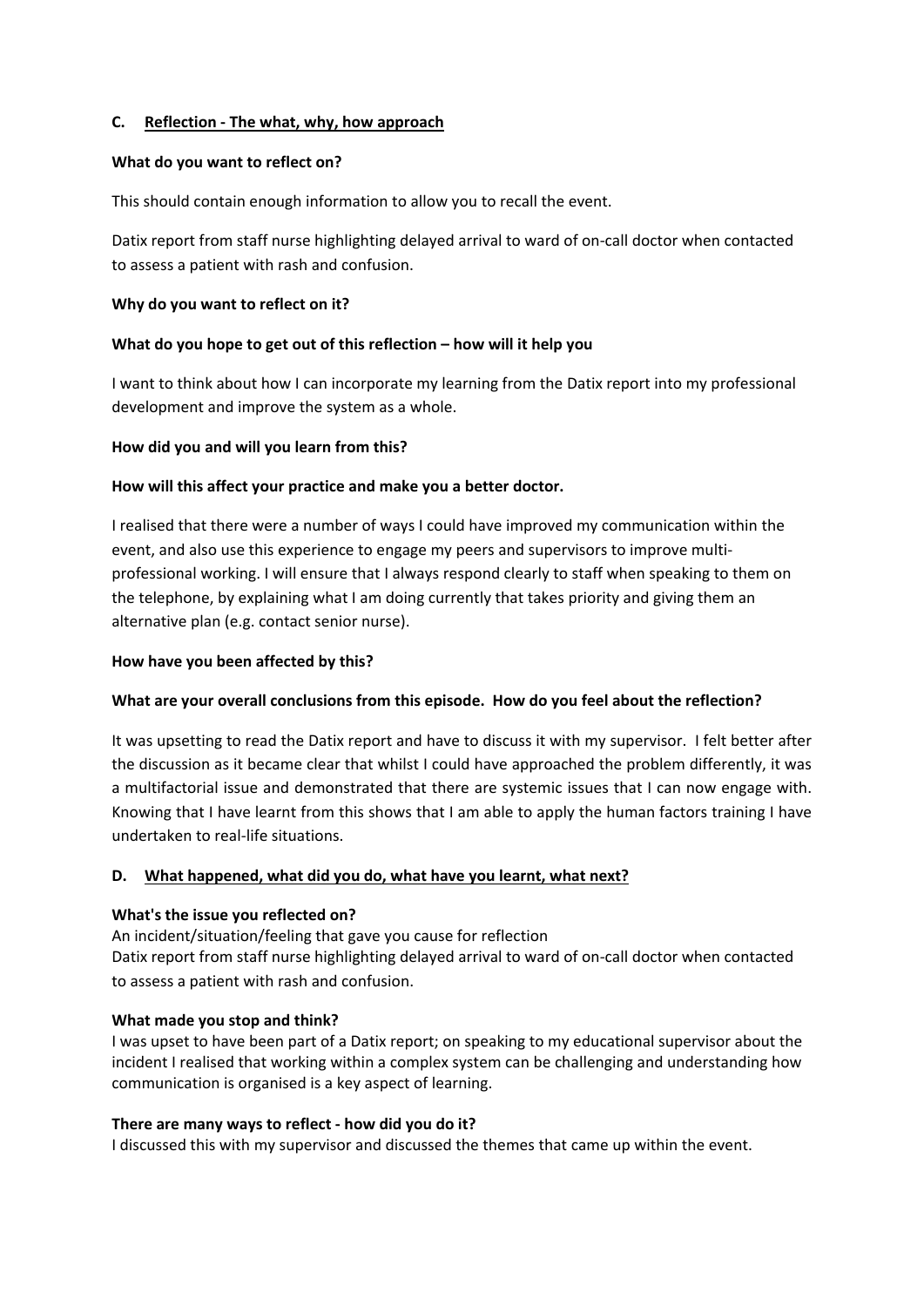## **What did you do?**

I reviewed the communication methods for on call work including handover, escalation routes and protocols then created a plan with my peers for improving processes, using QI methodology.

## **Tell us what you took away or learned from this experience?**

I could have been clearer in explaining that I was with a high priority patient and given the nurse an alternative route for escalation via the senior nurse.

The incident emphasised the importance of teamwork and robust, standardised communication – and the need for doctors to work with others to improve the system from within.

## **How did it change your thinking or practice?**

I took away the importance of good communication, ensuring the team are aware of appropriate management of escalation and clarity regarding my situation.

#### **What have been the effects of your changes? Has it improved your practice and outcomes?**

Over the next four months, we will examine handover and escalation processes and create a run chart with key measures such as a) proportion of team members at handover, and b) number of calls on shift that could have been escalated to senior nurse as initial step (in line with organisational guidance). We will then plan a series of interventions (email communication, attending team meetings, daily reminders) to improve these measures.

The trust is considering running some in situ simulation exercises at small scale to test how well the escalation protocol works in the hospital. This will test knowledge of the team and also be a learning exercise for myself.

# **E. Reflection based on Rolfe et al…**

Adapted from Rolfe, G. Freshwater, D & Jasper, M. (2001) Critical reflection for nursing and the helping professions: a user's guide Basingstoke: Palgrave Macmillan

# **What?** – (a description of the event)

What happened? What did I do? What did others do? What did I feel? What was I trying to achieve? What were the results? What was good or bad about the experience?

I was attending to an urgent case and was called by a ward nurse regarding a less urgent problem. The fact that I did not attend was then reported via the Datix system. I then had to discuss this with my supervisor.

The nurse who called explained her concerns, and I fed back that I did not feel this was urgent and would come when necessary. I was concerned about the more urgent problem in front of me. I wanted to prioritise well and manage the situation. The nurse remained concerned and reported the issue. I was upset about this but after discussion with my supervisor have learnt from the issues that were highlighted from the event and understand how I could have mitigated the issue with better communication skills.

# **So, what?** – (An analysis of the event)

So, what is the importance of this? So, what more do I need to know about this? So, what have I learned about this? So, what does this imply for me?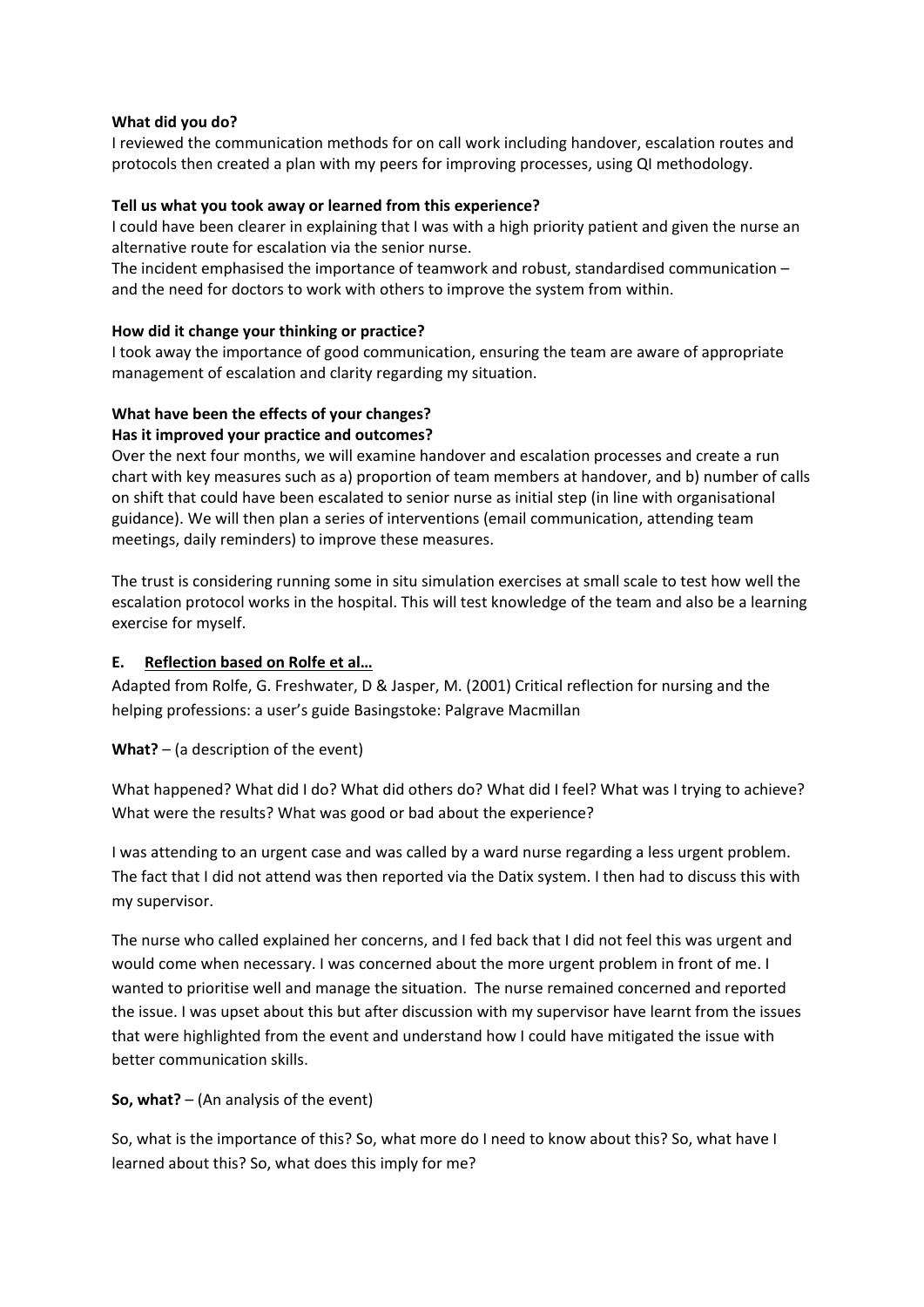Communication is the cornerstone of good systems-based clinical management. It is covered in the Trust human factors training and the event I am reflecting on covers the themes of hierarchy, silo/professional role working, being explicit in feedback, having and expressing a clear plan and checking understanding, knowing the system and processes well.

**Now what?** (Proposes a way forwards following the event)

Now what could I do? Now what should I do? Now what would be the best thing to do? Now what will I do differently next time?

I will re-read the communication part of the human factors handout and consider how I approach communication in future. I will ask others for a check of understanding and take time to be clear with people when plans, roles and responsibilities are being discussed.

# **Template: Reflection based on Gibbs reflective cycle…**

Gibbs, G. (1988) *Learning by doing. A guide to teaching and learning methods*. Oxford Polytechnic: Oxford

## **Description** – what happened?

I was asked to see a patient when on call, who I felt was stable, and was a lower priority than the patient I was managing when I was contacted. The nurse who contacted me then reported this issue via the Trust system.

# **Feelings** – what were you thinking and feeling?

At the time I was busy on call and focusing on the unstable patient, when I was contacted about the report I was annoyed and a little upset and worried about the perception of my supervisor. I felt reassured by my supervisor's approach to the discussion and feedback to me, which he also summarised in a short email. I felt that I had learnt from the incident and that the opportunity to reflect with my supervisor was the key way that I achieved this learning.

**Evaluation** – what was good and bad about the experience? What went well and what went badly?

It was good to consider a system issue from all perspectives. It was "bad" that I had to speak to my supervisor about it, and it upset me (for a short period).

My supervisor was very supportive, and I was able to reflect on the event and consider my actions and how I might do things differently in future.

**Analysis** – what sense can you make of the situation?

The incident has underlined for me how important it is to communicate clearly, appropriately and efficiently. I have understood the need to consider all perspectives – the patient, the nurse and mine – within a complex system. The ability to reflect and learn is powerful and I hope will make me a better doctor.

**Conclusion** – what else could you have done?